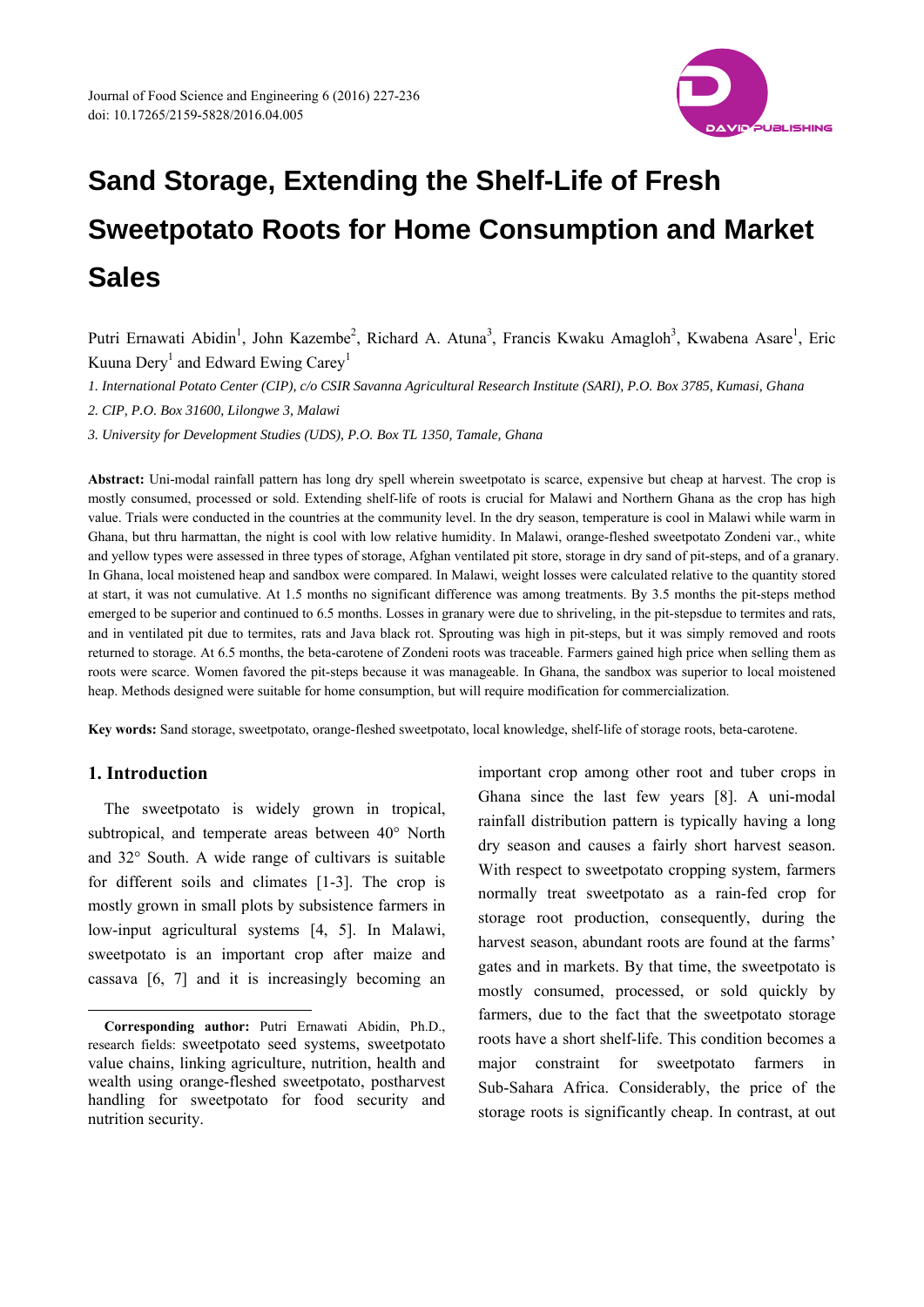of the harvest season, the sweetpotato becomes scarce and expensive.

In tropical environments, where refrigerated storage is not economically feasible, roots will generally keep for only a few weeks. This happens mostly in developing countries. When subjected to normal marketing practices, it is clearly having a negative impact on reduced marketing opportunity to a few week staking part in the sweetpotato value chains. This means that fresh roots can be eaten only for 2-3 months of a year. Extending the shelf-life would allow people to sell and eat fresh sweetpotato for a longer period of time, and would make the crop more attractive and market orientation. Hence it will be improving incomes of many resource-poor farmers. Farmers have developed various methods to extend sweetpotato shelf-life, i.e. storage in soil, grass or ash, storage in pits like in Malawi [6] or other countries in the South and Eastern Africa, or simply left in the ground and harvested piecemeal as required such as in Uganda [4, 9] or other countries in East Africa, or processed into sun-dried chips such as in Northeastern Uganda [4] as well as in many more countries in Sub-Sahara Africa. Normally these indigenous storage methods are only effective for a month or two, after which quality declines due to rots, infestations by pests and physiological deterioration. Recently the "Triple-S" (Storage in Sand and Sprouting) method [10] has been developed as a way of storing the non-marketable clean roots at room temperature for subsequent use in producing the planting material for the next planting season. Since this method has shown an effective technique of storing the sweetpotato roots for a few months, we therefore reasoned that the storage in sand method can be realistic for keeping the fresh marketable size of storage roots in the sand store for a longer period of time. Furthermore, we have also considered in a number of literatures knowing the impact of getting beta-carotene-rich orange-fleshed sweetpotato (OFSP) varieties into the diets of rural and urban consumers, especially on young children in

Sub-Sahara Africa [11-13]. Therefore, we inspired ourselves to include the OFSP varieties into our postharvest trials. It is well recorded that Malawi and Ghana have a high number of the children below five of age living with malnutrition and vitamin A deficiency (VAD). At present, the local sweetpotato varieties predominantly found are white and yellow flesh. The objective of the experiments was to develop and evaluate the indigenous postharvest methods commonly used by farmers in Sub-Sahara Africa and bringing the knowledge of farmers in Afghanistan who are successfully using a ventilated pit to store their Solanum potato for a few months. This method was introduced by a scientist of Catholic Relief Services (CRS) to Solanum potato farmers in Sub-Sahara Africa. The trials were conducted at the community level in Northern Malawi and Northern Ghana. Both countries have a similar rainfall distribution pattern, i.e. uni-modal rainfall distribution pattern.

## **2. Materials and Methods**

## *2.1 Geographical Area of Trials*

# 2.1.1 Malawi

Three communities with a total of 90 households were chosen, one community in Mzimba District of Northern Region and two in Kasungu District of Central Region. The trials were situated at the 13° South and its mid-elevations of  $\sim$ 1,200 m above sea level (masl). One introduced orange-fleshed sweetpotato (OFSP) Zondeni variety, one white and one yellow locally grown varieties were investigated in the three types of storage, Afghan ventilated pit store, storage in dry sand of pit-steps, and of a granary. If there was more than one local variety, these were bulked together in each of the storage treatments at each location. Each store was replicated thrice in every community. The storage trials were initiated in May 2014, during the harvest period. Assessments of weight loss and taste were done at 6 weeks or 1.5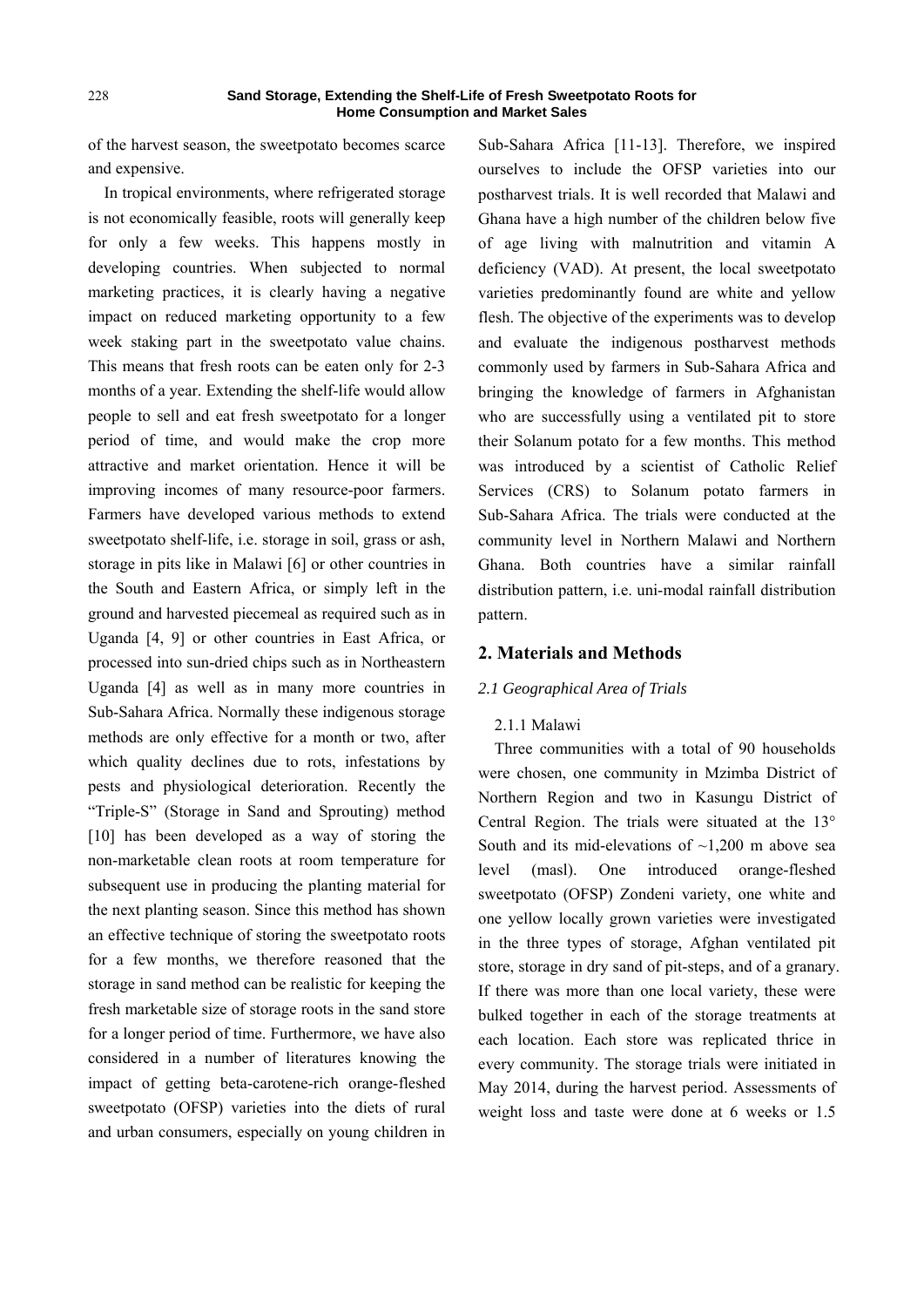months after stored (MAS), 3.5 MAS, and 6.5 MAS. Taste was also assessed prior to initiation of storage and it was conducted in May 2014. This taste assessment was consistently done at each storage's observation interval. Another notably important assessment was also made, it was an evaluation on the market value of roots after being stored for a certain period of time. The market assessment was done at 1.5 MAS, i.e. in June 2014 during the peak harvest, and at 6.5 MAS, i.e. in Nov. 2014 when roots were normally scarce or not found at all.

Good agricultural practices (GAP) for sweetpotato and careful handling during harvesting were introduced to farmers to minimize mechanical damage on sweetpotato storage roots prior to be stored and investigated throughout the postharvest trial. The farmer participants in this trial were trained on sweetpotato production, multiplication, pest and disease management, drip irrigation, postharvest handling, and OFSP utilization and processing. Since the β-carotene rich orange-fleshed sweetpotato was unknown by farmers in that area, we needed to sensitize farmers on the benefit of having the vitamin A rich OFSP in their daily diet. They also needed to know its processing and utilization. Traditional curing was practiced, farmers kept the roots in their house-yards under the sun for 3 days and then in a storeroom for another 3 days. In this way, farmers in Malawi believed that sweetpotato became sweeter. In fact, the farmers like sweetpotato to be sweeter. Baseline and Endline survey were done to accomplish the trial results to be more meaningful.

# 2.1.2 Ghana

The results from Ghana were treated as a complimentary result for the Malawi's storage trial. More details from Ghana could be found in another publication elsewhere. Five communities with a total of 100 households were selected in Bawku, Upper East Region. The trials were recorded at 11° North and its mid-elevation of ~220 masl. The temperature was hotter compared to Malawi, whereas during harmattan, the night temperature was relatively cool. Although Ghana has a similar uni-modal rainfall pattern with Malawi, but rainfall was more erratic than the rainfall was being experienced in Malawi. Two OFSPs and one white variety were assessed in the two types of storage, local moistened heap and sandbox. Farmer participants were trained on sweetpotato production, multiplication, pest and disease management, postharvest handling and OFSP utilization and processing. Traditional curing was practiced. Baseline and Endline survey were also done.

# *2.2 Storage*

The Afghanistan pit namely Afghan pit, is a ventilated pit storage adapted from the method successfully used for Solanum potato storage by Catholic Relief Services in Afghanistan. Two indigenous methods from Malawi are pit storage and traditional raised granary. The pit storage was modified with steps also called as pit ladder to allow easy access to lower levels. Inside of the traditional raised granary structure was plastered with clay-cement. The dry sand was used in both pit-steps and granary. The dry sand covered layer-by-layer on the arrays of storage roots. The roots should not touch on each other while being stored. One indigenous method from Ghana, the moistened heap was compared to a newly introduced sandbox. The sandbox was a box made from a concrete and plastered by cement. The sweetpotato storage roots were stored in such away on an array, then the dry sand was added on this array layer-by-layer as it is similarly described in the methods for pit-steps and raised granary structure from Malawi. The room wherein the sandbox was built was roofed with the grass-thatched.

## *2.3 Data Collection*

Weight loss measurement in the storage trials was indicated to be a significant attribution in order to determine the quality of sweetpotato fresh roots and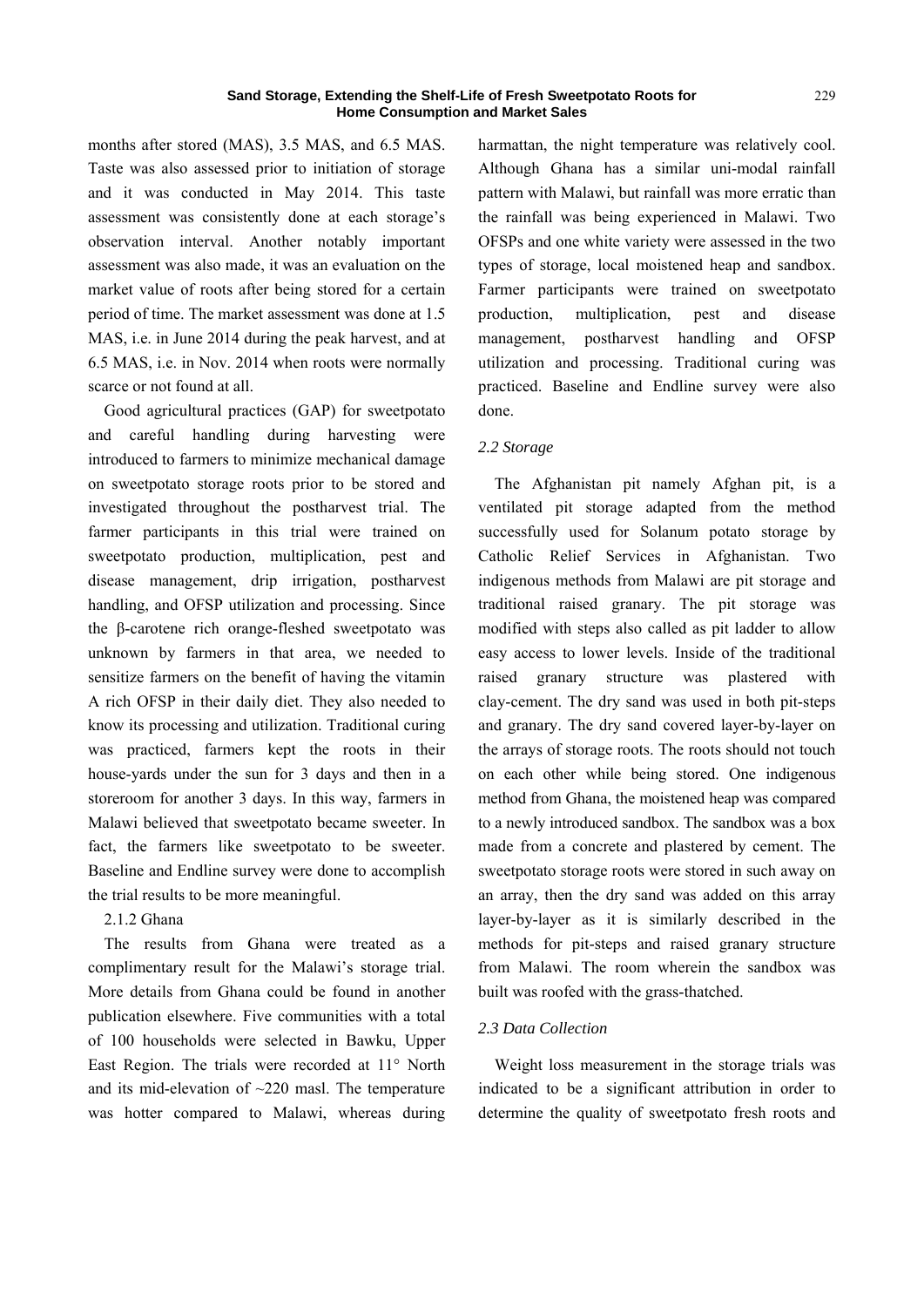its shelf-life. The weight loss included shriveling, rots and pest damage were measured. In Malawi, data of weight loss, taste test, RH and temperature were collected, at regular intervals up to 6.5 MAS. At each storage interval, losses were calculated relative to the quantity stored at the beginning of the period, and thus were not cumulative. Furthermore, the market assessment and β-carotene analysis were done at 1.5 (June 2014) and at 6.5 MAS (November 2014). In Ghana, losses in stores were monitored at 6, 12, and 18 weeks of storage. Genstat [14] A and STATA program were used for the statistical analyses.

## **3. Results and Discussion**

## *3.1 Malawi*

Baseline survey has revealed that farmers already shifted to grow sweetpotato as a cash crop in the last few years. The northern region farmers used to be the commercial tobacco producers. There was a case that the tobacco crop was banned in the world markets of agricultural commodity, and Malawi was among the countries which got this negative effect on the economic importance of this crop especially for farmers in this region. Hitherto, the OFSP was not

chosen to be commercial crop but the white and yellow flesh sweetpotato were among the cash crops in this particular region. Farmers believed that the OFSP could easily rot because of its short lifespan, therefore this orange type had no value for them. But farmers still liked it that was a reason why they continued growing the orange type of sweetpotato in the garden. They mostly used it only for home-consumption. After completing the trials, it was noticed from the Endline survey that a change occurred at the opinion of these farmers. Farmers have chosen the orange type varieties (OFSP) to be included in their commercialized commodity after participating in the postharvest trial. This was due to the noble performance of the OFSP throughout the trials along with recognizing its health benefit importance as the Vitamin A powerhouse.

Fig. 1 presents the results of weight loss in the storage trials. Further details and statistical significance are provided in Table 1. At 1.5 MAS there were not striking differences among treatments, but by 3.5 MAS the pit-steps (sand pit) method was starting to emerge as consistently superior, a trend that continued through 6.5 MAS. Losses in granaries were



**Fig. 1 Percentage weight loss observed after 1.5 MAS, 3.5 MAS, and 6.5 MAS during the dry/winter season of 2014 across**  the three types of storage (*p* value < 0.01 and LSD  $5\% = 9.6$ ; MAS *p* value < 0.001 and LSD  $5\% = 9.6$ ; sites *p* value < 0.1 and **LSD 10% = 8.2; varietal differences: ns).**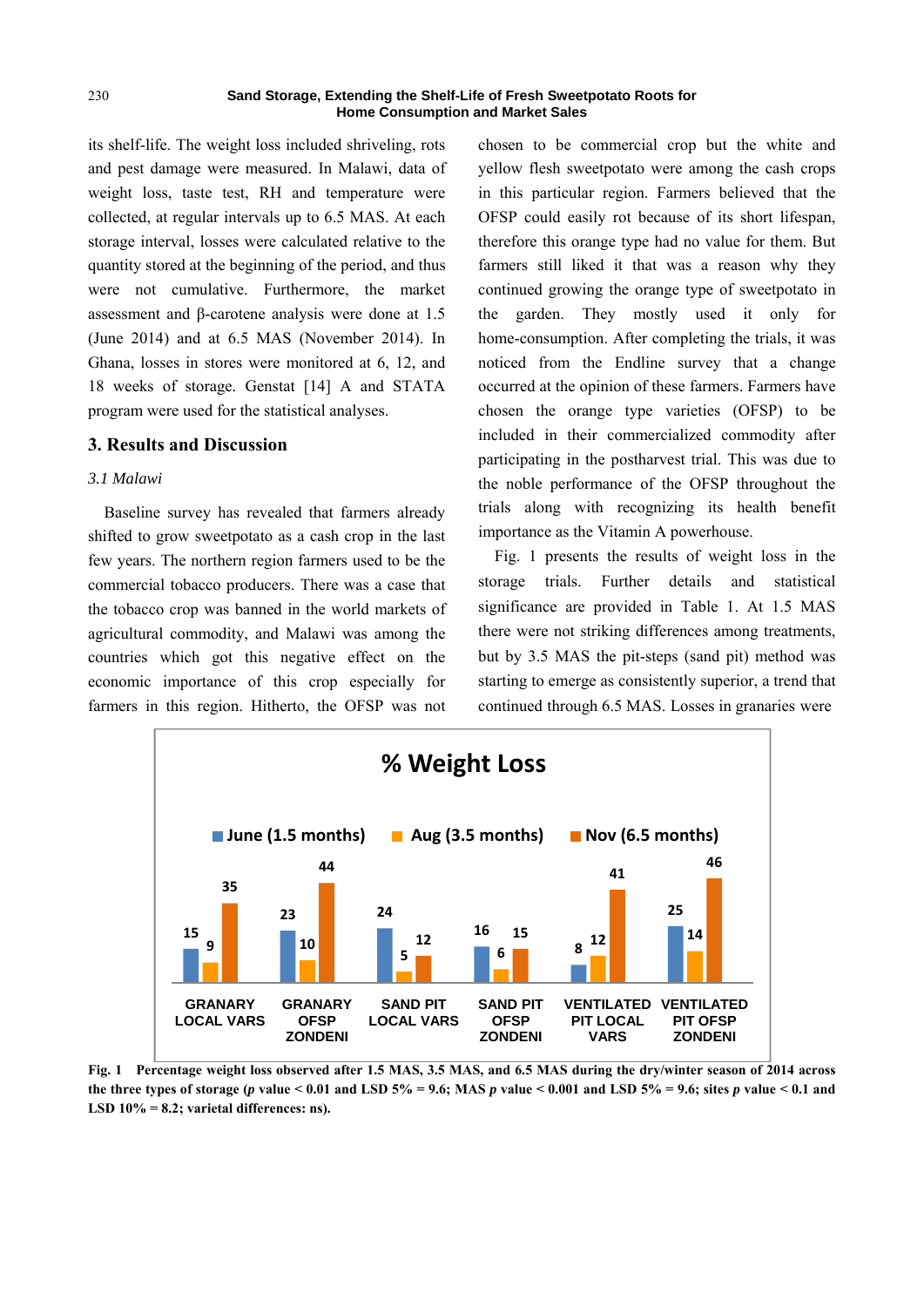**Table 1 Averaged percent weight loss by sweetpotato roots according to type of storage, sweetpotato varieties, sites and months of observation in 2014.** 

| Items                                     | % weight lost per unit |
|-------------------------------------------|------------------------|
| Type of storage                           |                        |
| Granary with dry sand                     | 22.8                   |
| Pit ladder storage with dry sand          | 12.9                   |
| Ventilated Afghan pit storage             | 27.6                   |
| $P$ -value                                | **                     |
| $LSD$ 5%                                  | 9.6                    |
| Varieties                                 |                        |
| Local                                     | 20.1                   |
| OFSP-Zondeni variety                      | 22.1                   |
| $P$ -value                                | ns                     |
| <b>LSD</b>                                |                        |
| Site                                      |                        |
| ZombeAlaki (Kasungu District)             | 23.8                   |
| Chizerema (IKasungu District)             | 24.5                   |
| Champira (Mzimba District)                | 15.1                   |
| $P$ -value                                | $(*)$                  |
| $(LSD 10\%)$                              | (8.2)                  |
| Months after stored (MAS)                 |                        |
| June (after 1.5 months)                   | 18.5                   |
| August (after 3.5 months)                 | 9.2                    |
| November (after 6.5 months)               | 35.6                   |
| $P$ -value                                | $**$                   |
| LSD5%                                     | 9.6                    |
| MAS across type of storage                |                        |
| Granary in June_1.5 months                | 19.2                   |
| Granary in Aug_3.5 months                 | 9.5                    |
| Granary in Nov_6.5 months                 | 39.8                   |
| Pit-steps storage in June_1.5 months 19.9 |                        |
| Pit-steps storage in Aug_3.5 months       | 5.2                    |
| Pit-steps storage in Nov_6.5 months       | 13.7                   |
| Afghan in June_1.5 months                 | 16.5                   |
| Afghan in Aug 3.5 months                  | 12.9                   |
| Afghan in Nov_6.5 months                  | 53.3                   |
| P-value                                   | $**$                   |
| LSD5%                                     | 16.7                   |
| Grand mean                                | 21.1                   |
| $cv\%$                                    | 24.9                   |

largely due to shriveling, while in the ladder pits were due to termites, and rats (if sand cover was not thick). Losses in ventilated pits were due to termites, rats, and Java black rot. Sprouting was consistently high in the pit-steps, but sprouts were simply removed at assessments and roots returned to storage. Farmers believed that by removing the sprouts and returning the roots to storage did not give any effects on losses.

Unfortunately, temperature and humidity in stores were not logged constantly during experiments. However, they were measured at sampling times, at which point relative humidity was observed to be consistently lower in granaries and open air, compared with the pit storage methods. This would explain the shriveling that occurred in granaries (Fig. 2). Moreover, as seen from Fig. 2, the weight loss is less when the percentage of relative humidity is relatively high, between 60% and 70% while the temperature is constantly at average of 26 °C. According to Ref. [15], the temperatures above 15 °C lead to more rapid sprouting and weight loss. Strikingly, we have found that the weight loss was reduced when the relative humidity was high, although the temperature above 15 °C. Furthermore, Cantwell [15] gave an example on commonly being practiced by sweetpotato farmers in the USA. They noticed that the optimal keeping storage roots in the dry box or bins or keeping them loose is at 12.5 °C to 15 °C with 95 percent relative humidity (RH). Moreover, the farmers never put the storage roots in the refrigerator up to selling to the market or bedding for vines production. In this way, the sweetpotato farmers can keep their roots up to 10 months [15]. Regulating the relative humidity to be relatively high in the granary and in the dry sand pit-steps can be an important indicator to reduce the weight loss of storage roots in these types of storage, with the assumption of keeping the temperature in the storage not above 26 °C and so. It is not easy to get this temperature in the hot tropical areas. Nevertheless, the temperature of the dry sand covering the storage roots, in principle, can be mechanically regulated to reach this point.

The ambience of the storage causing the fluctuation of the percentage of the relative humidity could be significantly influenced by the physiological activity of the storage roots, such as respiration and metabolism, of which its mechanism will be ending up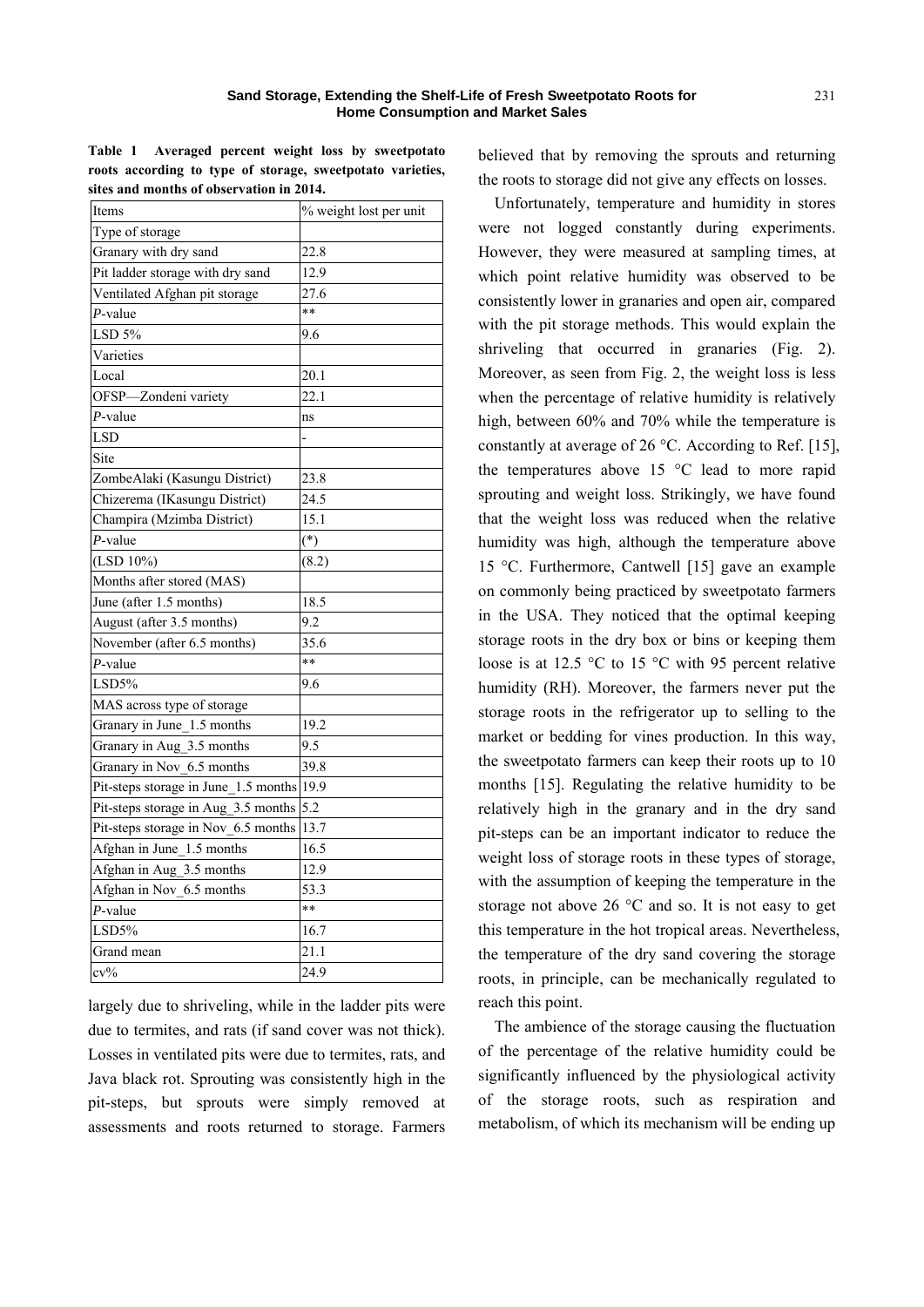

Fig. 2 Correlation between Temperature (°C) and Relative Humidity (%) towards the weight loss.



Fig. 3 Results from collecting farmers' opinion during the Endline Survey (source: DADHU Agro-enterprise, Lilongwe, Malawi, June 2015).

of producing water  $[16]$ . This might contribute to the humid ambience in the storage trial. It most likely depends on the sweetpotato varieties, as well. Nonetheless, a well thought-of investigation is suggested to follow up the findings.

Fig. 3 reveals the results of the Endline survey reported by a consultant group in Malawi (DADHU Agro-enterprise, Lilongwe, Malawi, June 2015, unpublished). They concluded that the pit-steps with dry sand was the most preferred method because it is easy to collect the sweetpotato roots at any point even by women when they wanted to use the roots either for consumption or marketing. The top was just covered with sand unlike Afghanistan method. Additionally, they were able to access the sweetpotato roots in the first step without tampering with other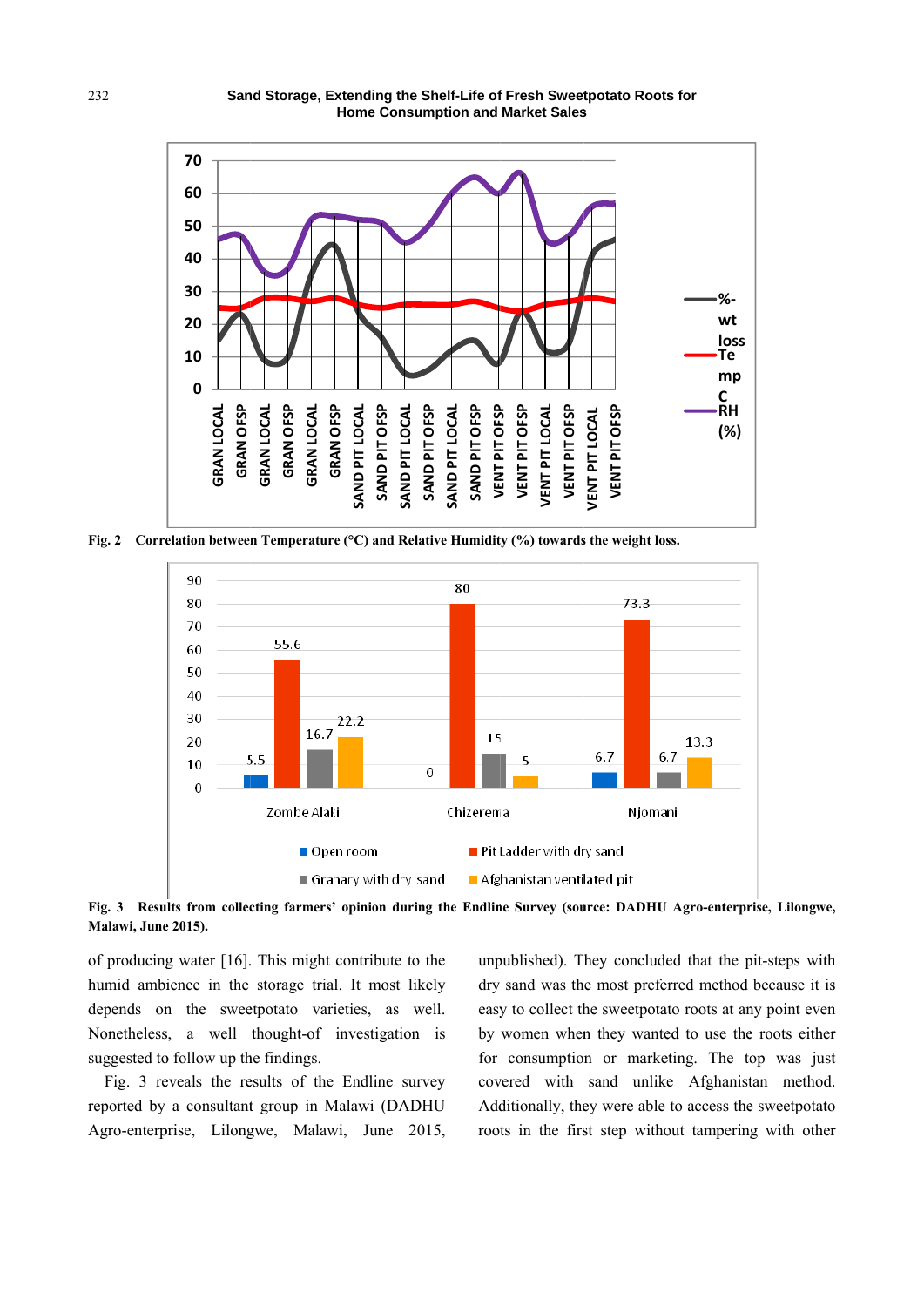roots being stored in the subsequent steps, unlike the Granary. It was easy to construct and used by both men and women. The low adoption or low preference by farmer participants was the Afghanistan method. Farmers said that because it was less effective in keeping the roots be fresh, and they experienced high percentage of rotting. They recommended that pit-steps and granary storage facilities were socially inclusive technologies as perceived by respondents.

An interesting—but possibly instructive—inconsistency was introduced to the experiments at storage initiation, when roots of OFSP "Zondeni" variety were "cured" at all locations, whereas the roots of the local varieties were not subjected to the same treatment as they were not deemed ready for harvest. While the cure method may contribute to sweetness, it is not the correct way to cure the sweetpotato—a process that allows for wound healing under high temperature and humid conditions [17]. Whether the "curing" treatments contributed to differences in weight losses of local varieties and "Zondeni" among storage methods may be worthy of further investigation.

Taste tests conducted at storage initiation and after each storage interval indicated that farmers or consumers by and large appreciated the appearance and taste of the OFSP "Zondeni" variety over the local non-OFSP varieties. These preferences held up at 1.5 MAS, 3.5 MAS, and 6.5 MAS. Although some consumers rated the boiled "Zondeni" as too sweet, they still largely preferred it (data not shown). The main observations from farmer assessments of retail prices from the beginning of the experiment to the end was that by the end, prices were higher and they were

distinguishing prices for OFSP and local varieties (Tables 2 and 3).

Moreover, from the Endline survey report, the gross margin analysis revealed that with sand pit-steps (pit ladder) storage technology, farmers could realize an increase in gross margin as storage period increases. With other storage technologies, farmers are better off selling at harvest time in the month of May than when they sell at 1.5 MAS or 3.5 MAS. The worst case was when using the ventilated Afghan-pit store, the gross margin was minus or below 0 (data not shown).

Results from the beta-carotene analyses in June and November 2014 are shown in Table 4. OFSP "Zondeni" variety was still within the range of moderate beta-carotene, it was between 40-129 µg/g based on the β-carotene content that was grouped and categorized by Simonne [18]. ß-carotene is the carotenoid with the highest pro-vitamin A activity (100%) because it can be entirely converted into two molecules of vitamin A (retinol) [19]. From 100 g of "Zondeni" there are 9,180 µg of beta-carotene, equivalent to 765 µg of retinol activity equivalents (RAE), which is more than 150% of the recommended daily allowance for a child under 5.

## *3.2 Ghana*

Parts of the study from Ghana as a complimentary result towards Malawi's results are also written in this paper. Fig. 4 shows that in the course of time, the weight loss significantly increased, however, the incidence of weight loss in the traditional heap was much higher compared to sandbox at 6 weeks of being stored but slightly increased in the direction of the traditional heap at 18 weeks after being stored.

**Table 2 The first market assessment done at the peak harvest (June 2014).** 

| District | EPA/Sites  | Description of roots               | Price (Malawi Kwacha) |
|----------|------------|------------------------------------|-----------------------|
| Kasungu  | ZombeAlaki | 10 small roots $(< 100 \text{ g})$ | 100                   |
|          |            | 4 big roots $(>100 \text{ g})$     | 150                   |
| Kasungu  | Chizerema  | 17 small roots $(< 100$ g)         | 100                   |
|          |            | 5 big roots $(>100 \text{ g})$     | 100                   |
| Mzimba   | Champira   | 5 small roots $(< 100$ g)          | 100                   |
|          |            | 3 big roots $(>100 \text{ g})$     | 150                   |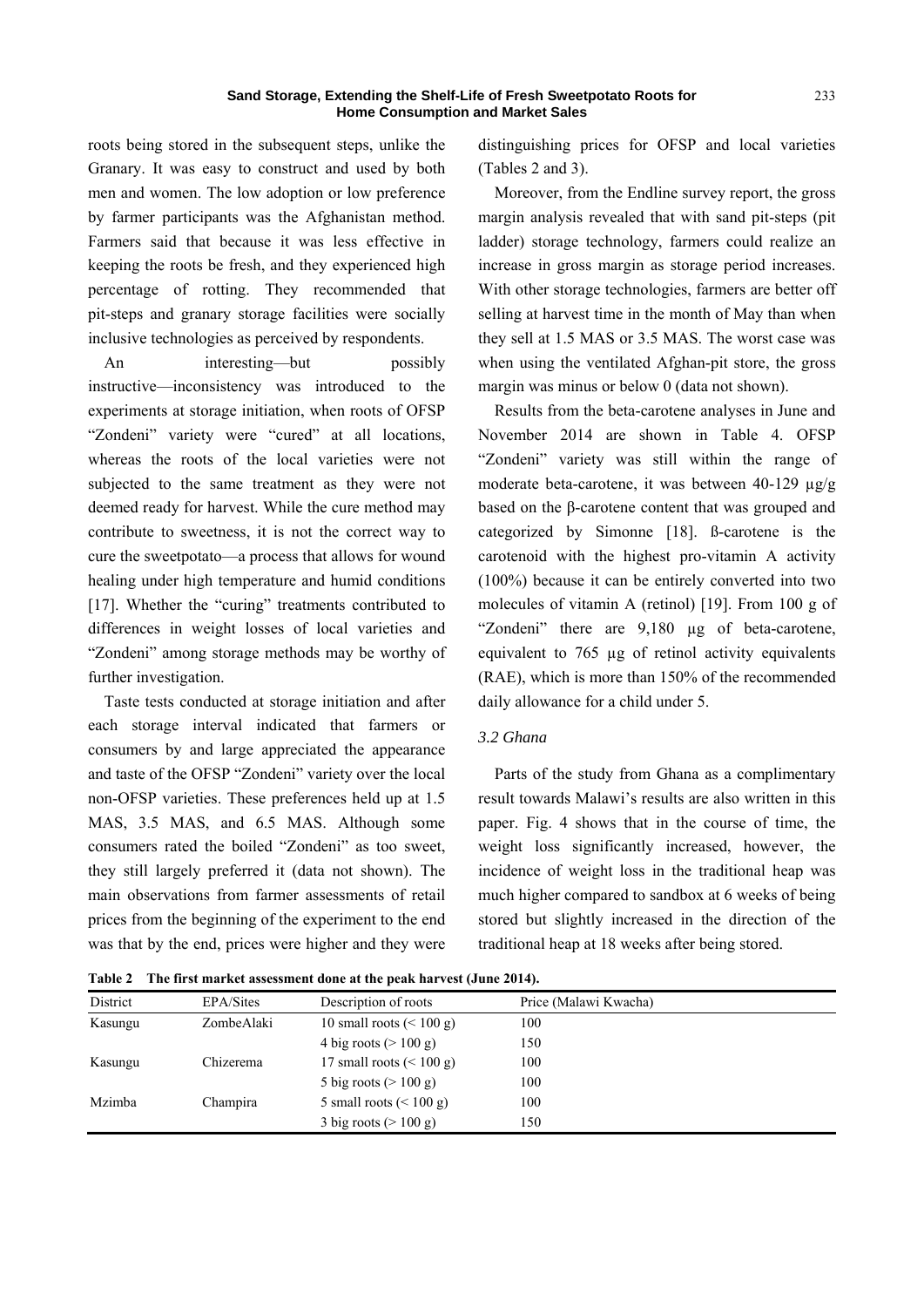| Site                      | Group type | Variety | Description of roots            | $#$ of roots per<br>heap | (kg) | Weight of roots Price/heap (Malawi<br>kwacha) |
|---------------------------|------------|---------|---------------------------------|--------------------------|------|-----------------------------------------------|
| 1.Zombealaki<br>(Kasungu) |            | Zondeni | Small roots $(< 100 g)$         | 8                        |      | 200                                           |
|                           | Women      |         | Big roots $(>100 \text{ g})$    | 4                        | 1.75 | 200                                           |
|                           |            | Local   | Small roots $(< 100 g)$         | 6                        |      | 100                                           |
|                           |            |         | Big roots $(>100 \text{ g})$    | 6                        |      | 200                                           |
|                           |            | Zondeni | Small roots $(< 100 g)$         | 5                        | 1.5  | 150                                           |
|                           | Men        |         | Big roots $(>100 \text{ g})$    | 5                        | 2    | 250                                           |
|                           |            | Local   | Small roots $(< 100 g)$         | 6                        |      | 150                                           |
|                           |            |         | Big roots $(>100 \text{ g})$    | 5                        |      | 200                                           |
| 2. Chizerema<br>(Kasungu) | Women      | Zondeni | Medium roots $(>100 \text{ g})$ | 8                        |      | 250                                           |
|                           |            | Local   | Medium roots $(>100 \text{ g})$ | 11                       |      | 300                                           |
|                           | Men        | Zondeni | Medium roots $(>100 \text{ g})$ | 8                        | 1.5  | 300                                           |
|                           |            | Local   | Medium roots $(>100 \text{ g})$ | 7                        |      | 250                                           |
| 3. Champhira<br>(Mzimba)  | Women      | Zondeni | Small roots $(< 100 g)$         | 8                        |      | 250                                           |
|                           |            |         | Big roots $(>100 \text{ g})$    | 4                        | 1.5  | 350                                           |
|                           |            | Local   | Small roots $(< 100 g)$         | 14                       | 1.5  | 300                                           |
|                           |            |         | Big roots $(>100 \text{ g})$    | 9                        | 2.5  | 400                                           |

Table 3 The second market assessment done when sweetpotato roots were scarce (Nov 2014).

| Table 4 $\beta$ -carotene ((µg/g) status for each variety at 1.5 and 6.5 MAS. |
|-------------------------------------------------------------------------------|
|-------------------------------------------------------------------------------|

| Varieties                | B-carotene $(\mu g/g)$ |                 |  |
|--------------------------|------------------------|-----------------|--|
|                          | June $(1.5$ MAS)       | Nov $(6.5$ MAS) |  |
| Local (Kenya & Zimbabwe) | 10.7                   | 7.4             |  |
| OFSP, Zondeni            | 83.9                   | 91.8            |  |





Tables 5 and 6 have given detailed information based on each sweetpotato variety regarding varietal storability and market demand. It was found an improvement in the length of storage root being stored. Using the sandbox method could increase the length of sweetpotato fresh roots to be stored for home consumption as well as for market orientation. At least, the OFSP Apomuden variety, which was anticipated to have poor storage characteristic, could be stored in the sandbox up to 4.5 months in the two communities being observed. Furthermore, there was no market for Apomuden recorded during the baseline, but after the trial, people started marketing it.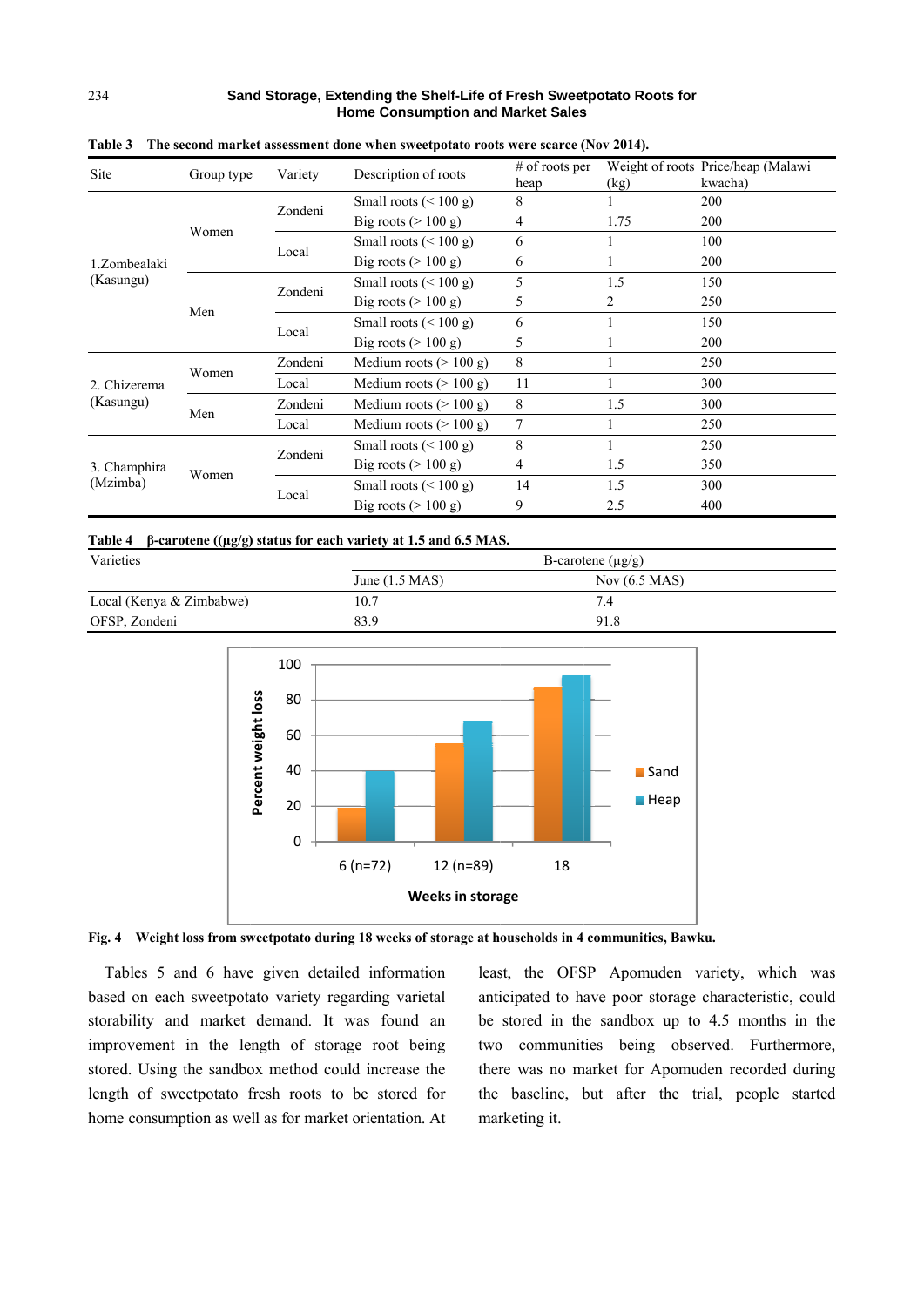| Variety/Cultivar | Max. storage length (before the<br>project) in months | Max. current length of storage in<br>months | Comments                                         |  |
|------------------|-------------------------------------------------------|---------------------------------------------|--------------------------------------------------|--|
| Kuffour          | month                                                 | 4 months                                    | Good when produced early                         |  |
| Obaari White     | 3 months                                              | 7 months                                    | Best market demand                               |  |
| Asankunaboro     | 3 months                                              |                                             |                                                  |  |
| Awaal            | 3 months                                              |                                             | $\overline{\phantom{0}}$                         |  |
| Asaamadek        | 2 months maximum                                      | 5 months                                    | Better market                                    |  |
| Apomuden         | Anticipate poor storage                               | 4.5 months                                  | Poor market demand, mainly<br>for HH consumption |  |

**Table 5 Varietal storability and market demand at Buya-Natinga/Old Ninkongo.** 

**Table 6 Varietal storability and market demand at New Ninkongo.** 

| Variety/Cultivar  | Max. storage length (before the project)<br>in months                                                               | Max. current length of storage<br>in months | Comments                                        |
|-------------------|---------------------------------------------------------------------------------------------------------------------|---------------------------------------------|-------------------------------------------------|
| Asaankasnaabbogor | Good storage                                                                                                        |                                             | Good market                                     |
| Asaamadek         | Stores well (2 months)                                                                                              |                                             | Good market-white<br>fleshed Sweetpotato        |
| Obaari            | Good storage                                                                                                        | 6.5 months                                  | Best market                                     |
| Kuffour           | Poor storage                                                                                                        | 4 <sub>months</sub>                         | Early market                                    |
| Awaal             | Good storage                                                                                                        |                                             | Good market                                     |
|                   | Storage probably poor. Yet to observe<br>Apomuden ("NasaraDankali") how it stores as it has just been<br>introduced | 4.5 months                                  | No market baseline, but<br>now people market it |

## **4. Conclusion**

Sand storage has shown a great potential to be promoted to the sweetpotato farmers in Malawi, Ghana and may be elsewhere in the future. In Malawi, the OFSP fresh storage roots could be obtained from the sand storage at 6.5 months after being stored. Meanwhile, in Ghana, having more harsh environment than Malawi, farmers could still enjoy eating the fresh roots up to 4.5 months for the OFSP Apomuden variety. Both countries showed a good prospect on the marketing opportunity of the OFSP roots. This is because the result has revealed that the shelf-life of sweetpotato storage roots could be extended up to the period of which the sweetpotato storage roots were usually scarce in the locality. It is suggested the findings can be scaled out with a slight modification based on the local condition and its circumstances so that more resource-poor farmers can gain out of it.

The improvement of local knowledge on the storage methods on sweetpotato can contribute to reducing hunger, improving nutrition status and strengthening the household income to reduce the poverty. It is certainly having its significance in combating the effect of climate change.

## **Acknowledgement**

USAID-OFDA, Irish Aid through CIP-led project "Rooting out Hunger in Malawi with Nutritious Orange-Fleshed Sweetpotato", Ministry of Agriculture partners in Ghana and Malawi, CIP-Malawi & Ghana; CRS-Malawi & Ghana; Mzuzu-CADECOM, and Dr. Michael Pots (CRS, New Zealand).

## **References**

- [1] Purseglove, J. W. 1991. *Tropical Crops. Dicotyledons. Longman Scientific and Technical*. NY, USA: John Wiley and Sons, Inc.
- [2] Woolfe, J. A. 1992. *Sweetpotato: An Untapped Food Resource*. Cambridge Univ. Press and the International Potato Center (CIP). Cambridge, UK.
- [3] Ann, P. M. 1993. *Tropical Soils and Fertilizer Use. Intermediate Trop*. Agric. Series. Longman Scientific and Tech., Ltd. UK.
- [4] Abidin, P. E. 2004. "Sweetpotato Breeding for Northeastern Uganda: Farmer Varieties, Farmer-Participatory Selection, and Stability of Performance." Ph.D. Thesis, Wageningen University, the Netherlands, 152.